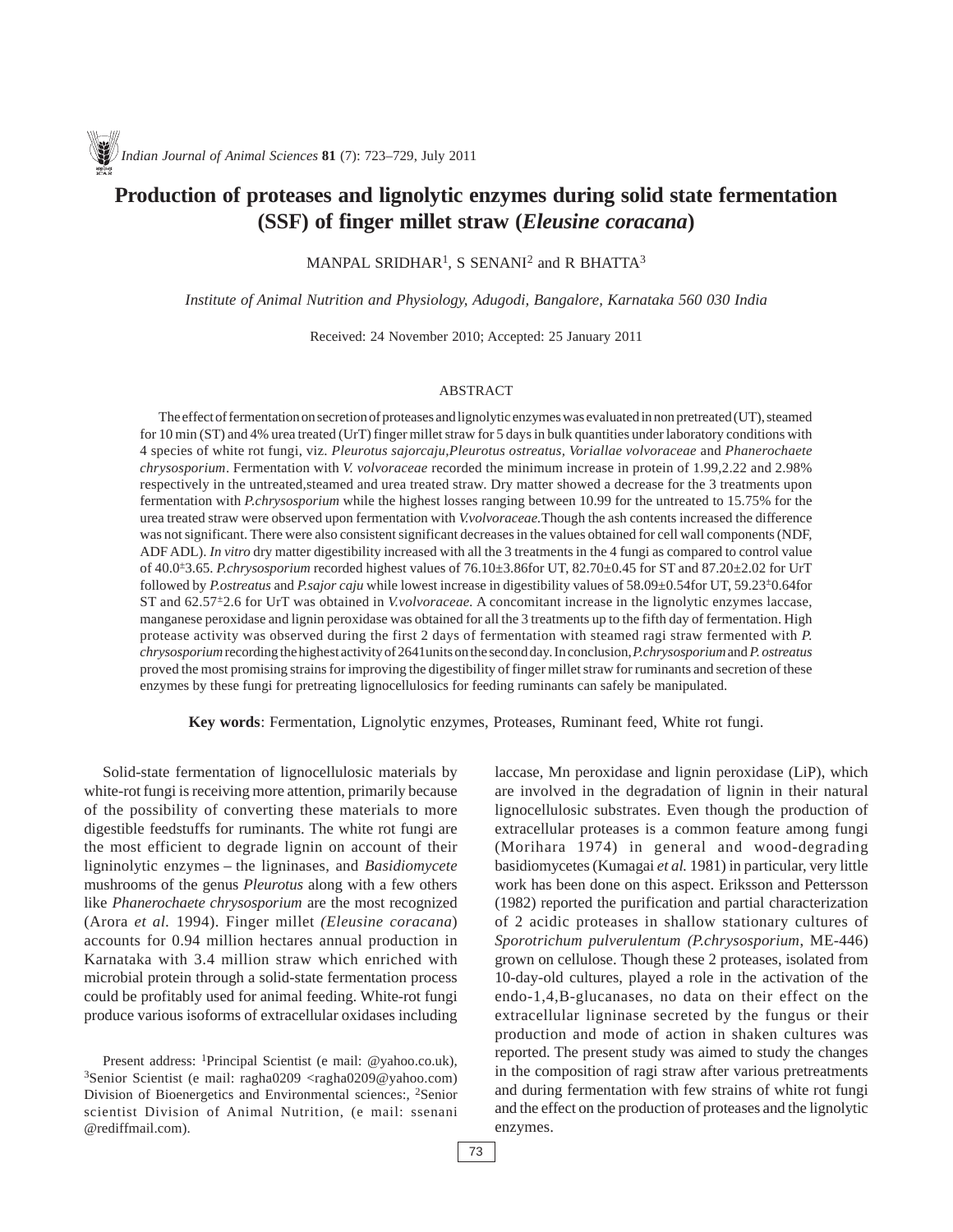#### MATERIALS AND METHODS

Dried samples of finger millet straw were procured from the local market. The straw was hand chaffed and oventreated at 65°C until a constant weight was obtained. The 4 strains of white rot fungi used in the present study *(Pleurotus Ostreatus* (NCIM1200), *Phanerochaete chrysosporium* (NCIM 1197), *Pleurotus sajor caju* (NCIM1133) *and Voriallae volvoraceae* (NCIM 1125) were obtained from the National collection of industrially important organisms (NCIM) of the National Chemical Laboratory, Pune. The cultures were initially sub cultured regularly and maintained as slants on PDA. The fully active mycelium was then transferred to bottles with sterilized wheat grains and incubated at 28ºC until colonization of the substrate was observed (approximately 5 days). These fermented grains were used as inocula (10% in weight) for the SSF of chaffed finger millet straw (1 to 1½ inch bits). Solid state fermentation of finger millet straw was carried out by following the method suggested by Ramesh and Lonsane (1987). Necessary changes were however, made in the medium composition and methodology after optimization of process parameters. Finger millet straw (1 kg) in 3 replicates in enamel trays was subjected to each of the following 3 pre treatments, viz. without any pretreatment (UT), after steaming for 10 min (ST) and after 4% urea treatment (UrT) for each of the 4 fungi respectively. After the pretreatments the chaffed straw (65% moisture) was inoculated aseptically with fungal inoculum (10%) so that 3 replicates of each fungus were available for each of the 3 treatments and the trays were then incubated at 39±2 °C for 5 days. Each day 5 g of straw was taken out asceptically, thoroughly homogenized with 0.1 M phosphate buffer, pH 7.5 and the extract used for enzyme assays after sonication and centrifugation at 10,000 rpm for 20 min at 4°C. After 5 days fermentation the straw was dried and analyzed for changes in the proximate composition.

### *Analytical techniques*

Dry matter of the fermented samples was determined after drying at 100±5°C for 8 h. Nitrogen (N) content of the chaffed dried samples before and after fermentation was determined by the standard Kjeldhal method (AOAC 1995) and the crude protein (CP) was calculated ( $N \times 6.25$ ). Ash content was determined using muffle furnace. Neutral detergent fibre (NDF), acid detergent fibre (ADF) and acid detergent lignin (ADL) were determined as per Van Soest *et al.* (1991). *In vitro* dry matter digestibility (IVDMD) was determined as per Tilley and Terry (1963) using triplicate samples. Protein of harvested media was estimated as per Lowry *et al*. (1951).

#### *Enzymatic assays*

Ligninase was measured according to Tien and Kirk (1988) and one unit (U) of activity represents 1 gmol veratryl alcohol oxidized to the aldehyde per minute. The Mn-

74

peroxidase was measured using phenol red as substrate and activity was expressed as the absorbance change at 610 nm (A610) in 3 min for 20 µl sample (Kuwahara *et al.* 1984). Laccase was determinedfrom the oxidation of Veratryl alcohol to veratraldehyde by  $H_2O_2$  and absorbance at 310 and one unit of activity (U) represents 1 g mol veratryl alcohol oxidized to the aldehyde per minute (Kirk *et al.* 1986). Protease activity was assayed using azocoll as substrate. The colored supernatant was assayed at 520 nm against a blank sample without enzyme and one unit of activity was defined as the amount of enzyme which catalyzes the release of azo dye causing an absorbance change of 0.001/min (Dosoretz *et al.* (1990).

#### *Statistical analysis*

The data on various parameters were tabulated, mean values were calculated and deviations from the means were calculated as standard deviations of the means according to Steel and Torrie (1980).

#### RESULTS AND DISCUSSION

*Changes in proximate composition of ragi straw:* The changes obtained in the proximate composition of ragi straw upon fermentation with white rot fungi (Table 1) showed a significant (P<0.05) increase in crude protein (CP) contents from 5.98% for the control unfermented ragi straw to values ranging between 7.82±0.06% in untreated straw fermented with *Pleurotus sajorcaju* to 11.82±0.10% in urea treated straw fermented with *Phanerochaete chrysosporium*. Fermentation with *Voriallae volvoraceae* recorded the minimum increase in protein of 1.99, 2.22 and 2.98% in the untreated,steamed and urea treated straw respectively. Pretreatment of straws proved beneficial in all the 4 fungi with urea treatment followed by steam treatment for 10 min, while lowest protein contents were recorded in straw fermented without any pre treatment (Table 1). Fermentation of finger millet straw caused solubilization and degradation of fungal protein which was observed as the increase in CP content (Belewu and Belewu 2005). CP increase could also be due to hydrolysis of starch to glucose and its subsequent use by same organism as a carbon source to synthesize fungal biomass rich in protein (Bender 1970, Hammond and Wood 1985). Our results are in lined with the findings of Zadrazil (1993) and Belewu and Okhawere (1998) who reported that the colonization of lignocellulosic waste by the fungi results in increase in their nutritional value probably caused by increase of the fungal biomass/reproduction in fungal treated straw.

Dry matter showed a decrease ranging between 3.08 to 4.35% for 3 treatments upon fermentation with *P. chrysosporium* while the highest losses ranging between 10.99 for the untreated to 15.75% for the urea treated straw were observed upon fermentation with *V.volvoraceae.* Losses in DM during fermentation with fungi during SSF are primarily due to consumption of carbohydrates, which are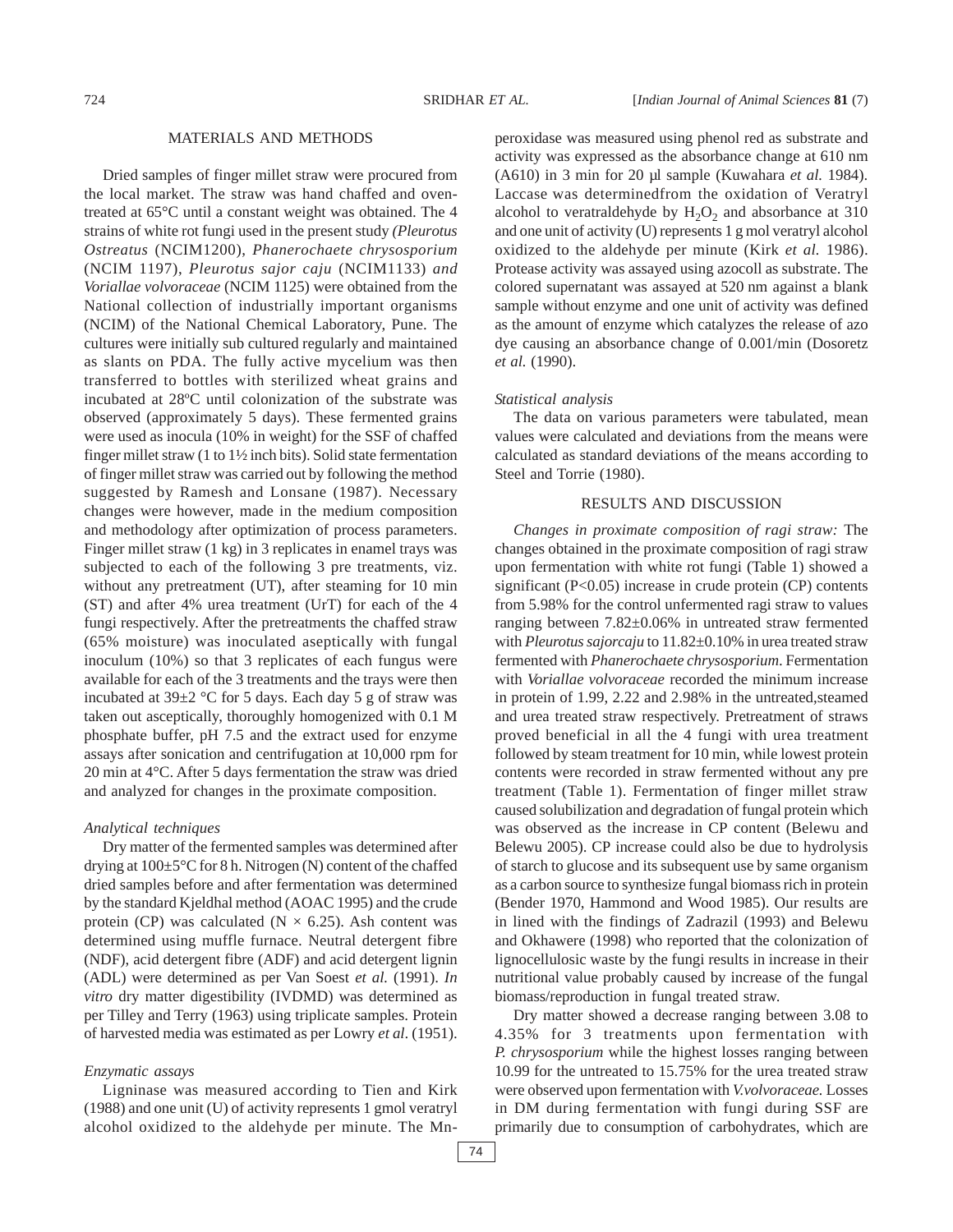mostly associated with the cell wall.

The ash contents also increased significantly (*P*<0.05). Although not significant the increase in the ash content of the fungi treated straw could be attributed to the growth of mushroom (hyphae).The NDF and ADF contents also recorded decreases with *Pleurotus ostreatus* again recording the maximum reduction in all the 3 treatments with values of 68.00 62.46 and 59.32% being obtained for NDF and values of 31.00, 30.54 and 29.42% respectively in ADF for the untreated, steamed and urea treated fermented ragi straw respectively (Table 1). A decrease in the ADL content was also recorded upon fermentation of ragi straw with the 4 white rot fungi but the best results were obtained in *P.chrysosporium* where ADL decreased from 11.21% in the unfermented ragi straw to 8.0% in untreated fermented ragi straw, 7.64% in steamed fermented ragi straw and to 7.05% in the urea treated fermented ragi straw. These results showed that vegetal cell-wall components were degraded during SSF incubation. Though promising the overall changes obtained in the proximate composition with bulk fermentation of manually chaffed ragi straw were not as superior to those obtained in our earlier studies of SSF carried out in conical flasks. The IVDMD (%) of the unfermented ragi straw was about 40.0 which showed a linear increase  $(P<0.05)$  with pretreatment from untreated, steamed to urea treated after SSF in all the 4 fungi studied (Table 1). The highest digestibility was obtained in *P.chrysosporium* where values of 76.1±3.86for UT, 82.7±0.45 for ST and 87.2±2.02 for UrT was obtained followed by *P.ostreatus* and *P.sajor caju* while lowest increase in digestibility values of 58.09±0.54for UT, 59.23±0.64for ST and 62.57±2.6for UrT was obtained.

Many authors have shown that some species of *Pleurotus* are able to colonize different types of vegetable wastes, increasing their digestibility (Platt *et al.* 1984, Commanday and Macy 1985,Rajarathnam and Bano 1989). Previous studies have shown the feasibility of using wastes to produce animal feed (Calzada *et al.* 1987, Adamovic *et al.* 1998). Rice straw soaked in water for 24 h was pasteurized at 100°C for 6 h and then inoculated with spawns of 4 *Pleurotus* fungi *(Pleurotus florida, Pleurotus djamor, Pleurotus sajor-caju and Pleurotus ostreatus*) packed in the plastic bags and incubated in a fermentation chamber at 23–27° C and 75– 85% relative humidity. After 60th day, rice straw samples from all groups were taken and analyzed for chemical composition and *in vitro* digestibility. The data obtained were analyzed according to the complete randomized design model consisting of 4 treatments plus 1 control and 4 replicates. The results of this study showed that fungal treatment increased (P<0.05) the crude protein (CP), silica, Ca and P contents of the rice straw but the hemicellulose, organic matter (OM), acid detergent fiber (ADF), neutral detergent fiber (NDF) and acid detergent lignin (ADL) contents decreased. However, the ability of the fungi to degrade these components varied among the species. The ability of

| Constituent  | Control ragi |                                                                                                                                                                                                                               | Phanerochaete chrysosporium            |     |                   | Pleurotus ostreatus |     |                                                                                                                                                                               | Pleurotus sajorcaju |     |                                                                                            | V.volvoracea                                                                                                                                                                                                                   |                         |
|--------------|--------------|-------------------------------------------------------------------------------------------------------------------------------------------------------------------------------------------------------------------------------|----------------------------------------|-----|-------------------|---------------------|-----|-------------------------------------------------------------------------------------------------------------------------------------------------------------------------------|---------------------|-----|--------------------------------------------------------------------------------------------|--------------------------------------------------------------------------------------------------------------------------------------------------------------------------------------------------------------------------------|-------------------------|
|              | straw (UF)   | Ë                                                                                                                                                                                                                             | 57                                     | UrT |                   | 57                  | UrT |                                                                                                                                                                               | 57                  | UrT |                                                                                            | 57                                                                                                                                                                                                                             | IJT                     |
| DryMatter    |              | 90.08°+0.03 87.00°+0.17 86.80°+0.07 85.73°+0.06                                                                                                                                                                               |                                        |     |                   |                     |     |                                                                                                                                                                               |                     |     |                                                                                            | 21.0+19.00 (0.0+19.0.07 82.72+2.40.10 82.73+20.05 83.00+40.04 0.04 0.00+40.08 0.04 0.04 0.04 0.00 0.04 0.00 0.04 0.00 0.04 0.00 0.04 0.00 0.04 0.00 0.04 0.00 0.04 0.00 0.04 0.00 0.04 0.00 0.04 0.00 0.04 0.00 0.04 0.00 0.04 |                         |
| CrudeProtein |              | $5.98^{\circ} \pm 0.07$ 9.98 <sup>b</sup> $\pm 0.06$ 10.62 <sup>b</sup> $\pm 0.05$ 11.82 <sup>c</sup> $\pm 0.10$                                                                                                              |                                        |     | $8.93^{b} + 0.09$ |                     |     | $9.68^{\text{b}} \pm 0.11$ 10.97 <sup>b</sup> $\pm 0.04$ 7.82 <sup>a</sup> $\pm 0.06$ 8.93 <sup>b</sup> $\pm 0.05$ 10.68 <sup>b</sup> $\pm 0.03$ 7.97 <sup>a</sup> $\pm 0.09$ |                     |     |                                                                                            | $8.20^{b} + 0.09$                                                                                                                                                                                                              | $8.96^{6}+0.08$         |
| Ash          |              | $77.70^{+0.01}_{-0.02}$ 12.24°50.11 12.24°51.5 12.02°41.51 13.29°51.940.03 13.29°40.05 13.03°41.03 13.63°50.11 13.29°40.07 13.94°50.04 13.99°40.04                                                                            |                                        |     |                   |                     |     |                                                                                                                                                                               |                     |     |                                                                                            |                                                                                                                                                                                                                                |                         |
| <b>NDF</b>   |              | 20136410.03 65.000+9.03 6447042.07 64488.64 7086046126 60.120040426 69.124020 69.1200 69.190 69.190 69.190 69.26249.03 69.47.97 69.04 69.26249.03 69.004 69.07 69.08 71.694 60.04 69.08 71.694 60.04 69.08 71.694 60.04 69.08 |                                        |     |                   |                     |     |                                                                                                                                                                               |                     |     |                                                                                            |                                                                                                                                                                                                                                |                         |
| <b>ADF</b>   |              | $42.82^{a} \pm 9.24$ 34.0 <sup>b</sup> $\pm 4.17$                                                                                                                                                                             | $32.00^{b} \pm 3.04$ 30.33° $\pm$ 2.06 |     |                   |                     |     |                                                                                                                                                                               |                     |     | 40.21+10.04 32.42+2.04 32.44+2.03 37.33+20.26 30.02+2.05 39.440+2.06 40.14+2.06 40.14+3.04 |                                                                                                                                                                                                                                | $39.32^{b}+2.05$        |
| <b>ADL</b>   |              | $11.21^{a} \pm 0.14$ 8.0 <sup>2</sup> $\pm$ 0.06 7.64 <sup>b</sup> $\pm$ 0.12 7.05 <sup>b</sup> $\pm$ 0.07                                                                                                                    |                                        |     |                   |                     |     | $7.62_{10}^{+0.012}$ $7.03_{10}^{+0.017}$ $7.03_{10}^{+0.017}$ $8.10_{10}^{+0.017}$ $8.10_{10}^{+0.017}$ $7.03_{10}^{+0.017}$ $7.03_{10}^{+0.017}$                            |                     |     |                                                                                            | $8.044 \pm 0.11$                                                                                                                                                                                                               | 7.98 <sup>a</sup> ±0.05 |
|              |              | IVDMD $(% _{6})$ 40.00 <sup>a</sup> <sup>1</sup> 3.65 76.10 <sup>c</sup> <sup>1</sup> 3.86 82.70 <sup>c</sup> <sup>1</sup> 0.45 87.20 <sup>c</sup> <sup>1</sup> 2.02                                                          |                                        |     |                   |                     |     |                                                                                                                                                                               |                     |     |                                                                                            | $66.05^{b} + 0.56$ 67.40 <sup>b</sup> +0.62 69.25 <sup>b</sup> +1.2 57.13 <sup>b</sup> +0.78 62.77 <sup>b</sup> +2.21 65.03 <sup>b</sup> +2.31 58.09b+0.54 59.23 <sup>p</sup> +0.64 62.57 <sup>b</sup> +2.6                    |                         |
|              |              | pretreatment:ST,ragi straw fermented after steaming for 10 min;UrT,ragi straw fermented after treating with urea<br>Values are means $\pm$ SE; a,b,c, means in the same row with                                              |                                        |     |                   |                     |     |                                                                                                                                                                               |                     |     |                                                                                            | different superscripts are significantly different ( $P < 0.05$ ); UF, Unfermented control straw; UT, ragi straw fermented without any                                                                                         |                         |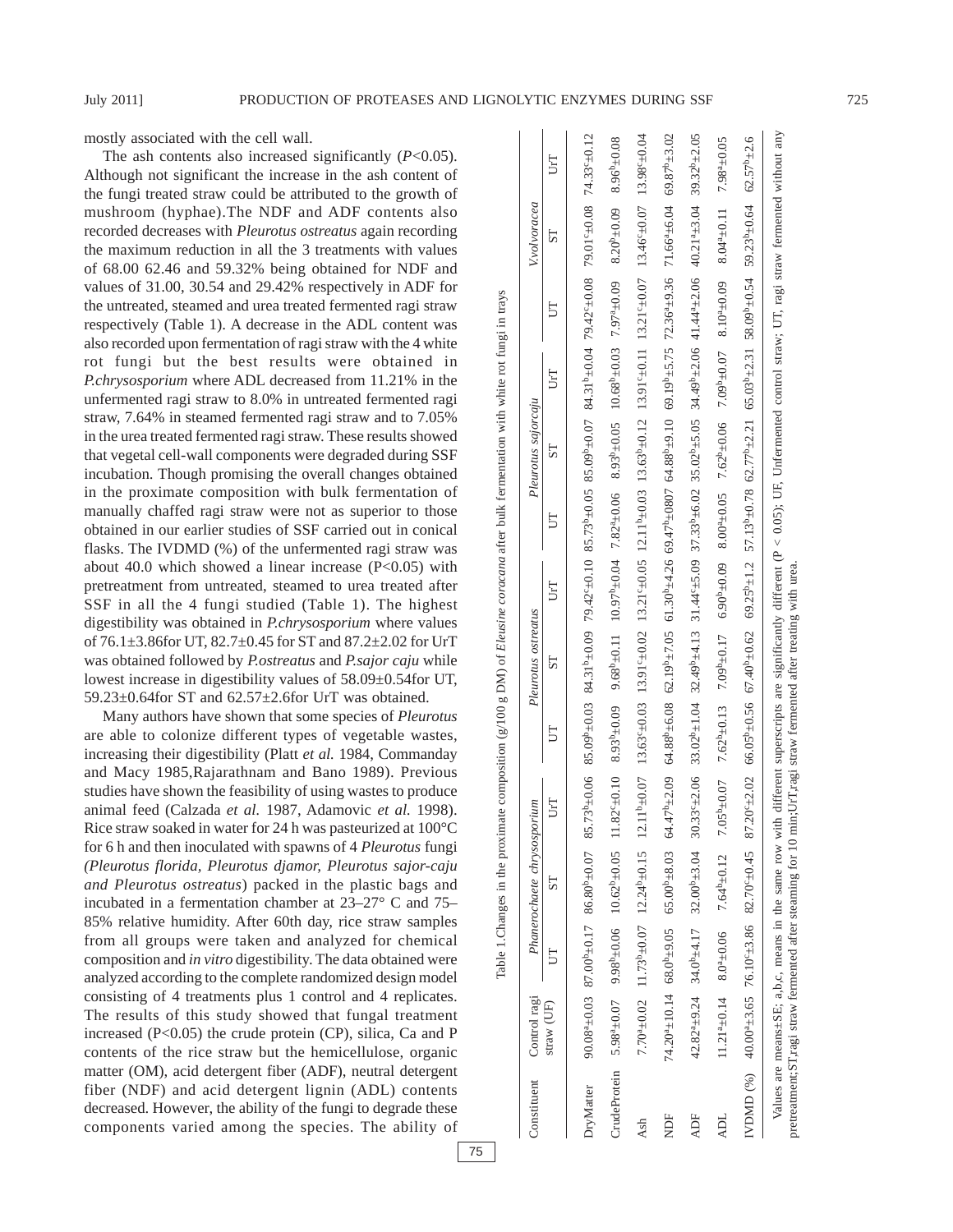*Pleurotus sajor-caju* and *Pleurotus ostreatus* were higher than the other species in decreasing the hemicellulose, NDF, ADF and ADL contents (Jafari *et al.* 2007).

Shrivastava et al. (2010) reported a significant decrease (P<0.05) in acid detergent fiber (ADF), neutral detergent fiber (NDF), hemicellulose, lignin and cellulose in *P. ostreatus* and *T. versicolor* fermented straw. The maximum efficiency of fermentation was observed on the 10th day for *P. ostreatus* and on the 30th day with *T. versicolor*. The myco-straw contained significantly high crude protein for *P. ostreatus and T. versicolor* treated straw, as compared to control straw a finding in agreement with our results.

## *Changes in the production of proteases and lignolytic enzymes*

Lignolytic enzymes phenol oxidase (laccase) and peroxidases (lignin peroxidase (LiP) and manganese peroxidase (MnP) are widely considered to play a key role in the enzymatic degradation (Krause *et al.* 2003; Malherbe and Cloete 2003). Activities of the lignolytic enzymes in relation to time and protease activities were monitored upon fermentation by *Phanerochaete chrysosporium, Pleurotus ostreatus Pleurotus sajorcaju* and *V.volvoraceae* of chaffed ragi straw in trays in bulk (1 kg) quantities.

High protease activity was observed during the first 2 days of fermentation (Fig 1 A, B, C and D) with steamed ragi straw fermented with *P. chrysosporium* recording the highest activity of 2641units on the second day after which activity declined to as low as 13.67 units on the fifth day of fermentation. In urea treated straw protease activity showed an increase from 38 units in control straw to 568 units on day 1 and 2382 units on day 2 after which activity declined drastically to 34.25 units on day 3. A similar trend was also obtained with regard to protease activity in the other three fungi on all the treatments.

A concomitant increase in lignolytic enzymes Laccase, manganese peroxidase and lignin peroxidase was obtained for all the 3 treatments up to the fifth day of fermentation (Fig 2 A, B, C and D). Untreated ragi straw had 38 units of protease activity while no lignolytic enzyme activity was detected. High activities of MnP were recorded in all treatments in *Phanerochaete chrysosporium, Pleurotus ostreatus* and *Pleurotus sajorcaju*. No Li P activity was detected in ragi straw fermented without any pretreatment in all the four fungi and highest activity of  $152\pm39.45$  units was obtained in urea treated straw fermented using *Pleurotus ostreatus.* Though comparatively low as compared to MnP and LiP, the highest laccase activities of 238±43.33 and 422±109.56 respectively were also recorded in steamed and urea treated ragi straw upon fermentation with *P. ostreatus.* Our results clearly showed that lignolytic activity is predominant during the idiophase when nutrients start getting depleted while extracellular protease activity is predominant



Fig. 1. Changes in the proteolytic and lignolytic enzyme profile of *Eleusine coracana* on the second day after fermentation with (a) *P.chrysosporium* (b) *P.ostreatus* (c) *P.sajorcaju* and (d) *V.volvoraceae.*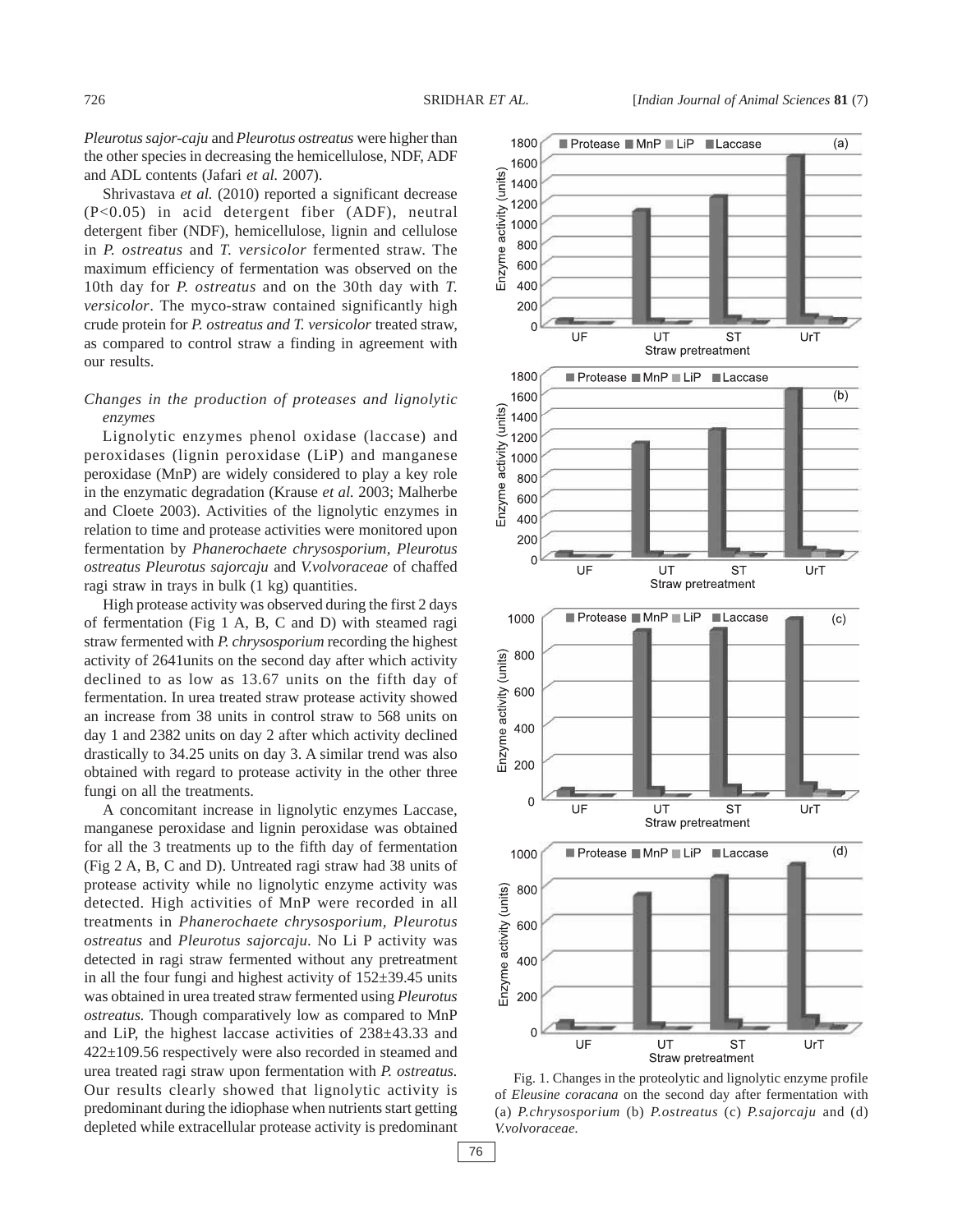

Fig. 2. Changes in the proteolytic and lignolytic enzyme profile of *Eleusine coracana* on the fifth day after fermentation with (a) *P.chrysosporium* (b) *P.ostreatus* (c) *P.sajorcaju* and (d) *V.volvoraceae*

during the trophophase when the media is rich in nutrients.

To promote the delignification of a lignocellulosic substrate, it is also essential to maximize the rate and specificity of lignin molecule degradation, avoiding polysaccharide consumption (Kerem and Hadar 1995). For some white-rot fungi, a high content of manganese in the culture medium increased activity of ligninolytic enzymes and a higher degradation level was observed when 600  $mg/kg^{-1}$  of MnSO<sub>4</sub> was added to wheat straw, resulting in degradation of 50% of the lignin and only a slight increase in cellulose degradation as the Mn (III) ions, preferentially degraded the aromatic structures present in the lignocellulose (Kerem and Hadar 1993).Addition of manganese increased 61% straw digestibility during the fermentation whereas in the straw fermented without addition of manganese this increase was just 53%. We observed on an average 10% increase in the activity of the 3 lignolytic enzymes upon addition of  $0.5\%$  MnSO<sub>4</sub> to the culture medium at the start of fermentation and this condition was applied in the present study. Protease activity was however, not altered by this addition of manganese. A response surface methodology (RSM) based experiment designed by Sharma and Arora (2010) to optimize conditions for production of lignocellulolytic enzymes by *Phlebia floridensis* during solid state fermentation of wheat straw revealed that laccase production increased up to 34–fold with increase in moisture content, while manganese peroxidase was optimally produced in the presence of almost equal amount (50–55  $mg/g$  of WS) of NH<sub>4</sub>Cl and malt extract. In the present study we found that a moisture content of 65% accorded maximum lignolytic enzyme activity and was adopted for all the fermentations.

Eriksson and Pettersson (1982,1988) reported the purification and partial characterization of 2 acidic proteases in shallow stationary cultures of *Sporotrichum pulverulentum* (= *P. chrysosporium*, ME-446) grown on cellulose. These two proteases, isolated from 10–day-old cultures, played a role in the activation of the endo-1,4-,B-glucanases. However, no data on the effect of these proteases on the extracellular ligninase secreted by the fungus or their production and mode of action in shaken cultures with a soluble, noncellulolytic substrate were reported. Moreover, no data on the regulation of these proteases in either stationary or shaken lignolytic cultures of *P. chrysosporium* were reported.

Kole *et al.* (1988) reported that although the exact mechanism responsible for the cellular control of protease synthesis by microorganisms is unknown, production of the protease can be inhibited by amino acids, the carbon source, or both carbon and nitrogen sources. The major components of the lignolytic system of the white-rot fungus *P. chrysosporium* were idiophasic, triggered by nutrient limitation and particularly active in cultures grown under high oxygen (O<sub>2</sub>) tension (Dosoretz *et al.* 1990). In all cases, the time courses of protease and ligninase activities were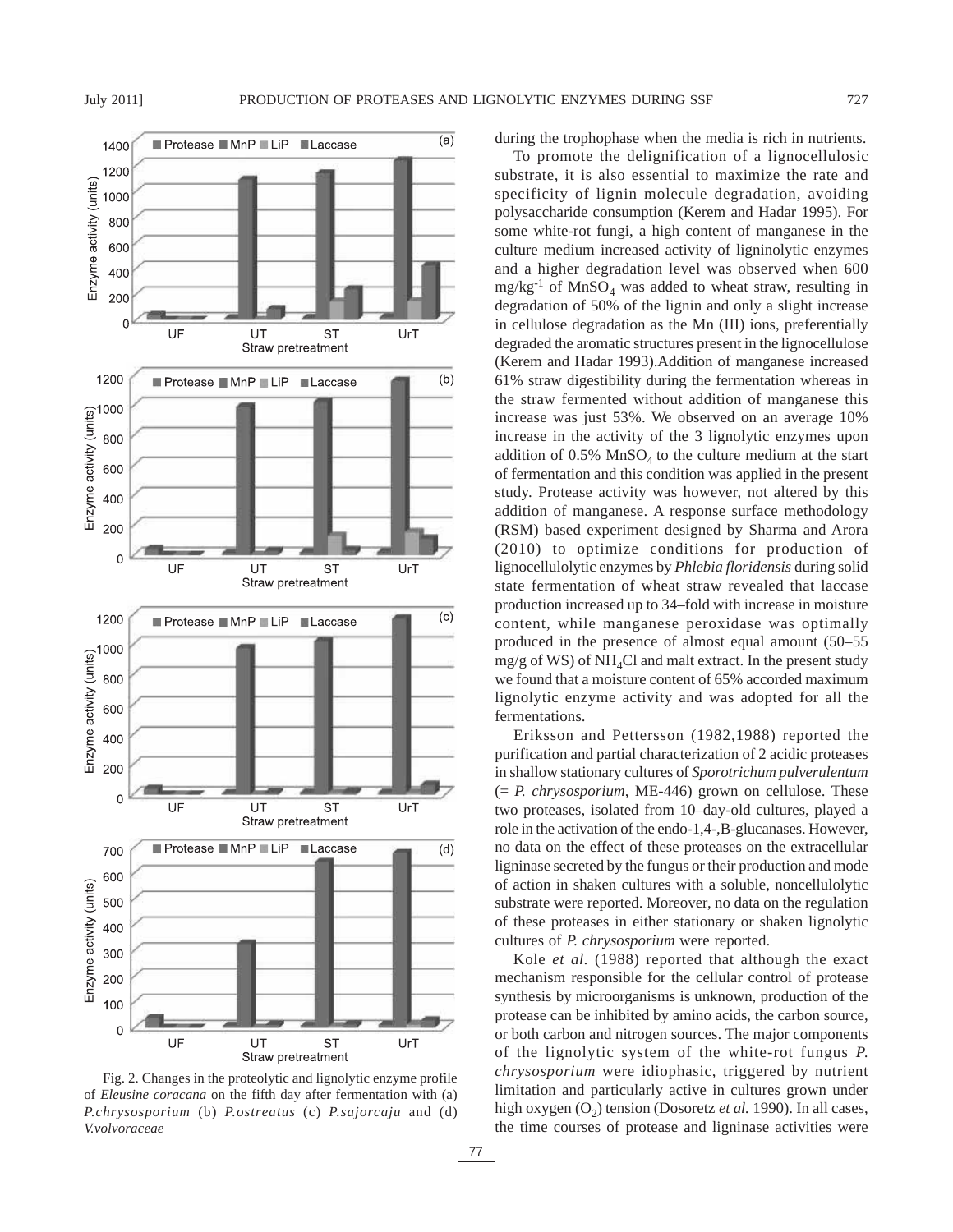negatively correlated, indicating that protease activity promotes the decline of ligninase activity. Our results also showed that these enzymes are produced during the secondary phase of growth i.e. after 2 days of fermentation, during the limitation of nutrients unlike the proteases which are produced during the primary growth phase and can thus be manipulated.

*P.chrysosporium* and *P. ostreatus* are appropriate strains to use for improvement in the digestibility of ragi straw. Higher protein levels, better conservation of the substrate and an increase in *in vitro* digestibility is observed. The relationship between the secretion of proteases and lignolytic enzymes by *Pleurotus sajorcaju, Pleurotus ostreatus, Voriallae volvoraceae* and *Phanerochaete chrysosporium* showed that the production of ligninase, laccase and Mnperoxidase is predominant during the idiophase while extracellular protease activity is predominant during the trophophase. The secretion of these enzymes by these fungi for pretreating lignocellulosics for feeding ruminants or oral dosing them to enhance fiber digestibility can be safely manipulated.

#### ACKNOWLEDGEMENT

The authors would like to thank the Director, National Institute of Animal Nutrition & Physiology for providing the necessary facilities.

#### REFERENCES

- Adamovic M, Grubic G, Milenkovic I, Jovanovic R, Protic R, Stretenovic L and Stoicevic L. 1998.The biodegradation of wheat straw By*pleurotus Ostreatus* mushrooms and Its use in cattle feeding. *Animal Feed Science And Technology* **71** (3–4) : 357–62.
- AOAC 1995. *Official Methods of Analysis* 16th edn. Association of Official Analytical Chemist, Airlington VA.
- Belewu M A and Belewu K Y. 2005. Cultivation of mushroom *(Volvariella volvacea*) on banana leaves. *African Journal of Biotechnology* **4** (1) : 1401–03. (Retrieved from: http:// www.academicjournals.org/AJB/PDF/Pdf2005/Dec/ Belewu%20and%20Belewu.pdf)
- Belewu M A and Okhawere O C. 1998. Evaluation of Feeding Fungi Treated Rice Husk to Ram. *Proceeding of the 25*th *Annual Conference and Silver Jubilee of the Nigerian Society Animal Production* 21–24th March 1998, pp 321–22.
- Bender P F. 1970 *Under Utilized Resources as Animal Feedstuffs*. Pp100 National Academy Press Washington D C.
- Calzada J F, Franco L F, De Arriola M C, Rolz C and Ortiz M A.1987. Acceptability body weight changes and digestibility of spent wheat straw after harvesting of *Pleurotus Sajor-Caju*. *Biological Wastes* **22** (4) : 303–09.
- Commanday F and Macy J M.1985.effect of substrate nitrogen on lignin degradation by *Pleurotus ostreatus*. *Archives Of Microbiology* **142** (1) : 61–65.
- Dosoretz CG, Chen H S Grethlein H E. 1990. The effect of environmental conditions on extracellular protease activity in lignolytic cultures of *Phanerochaete chrysosporium. Applied*

*Environmental Microbiology* **56**: 395–400.

- Eriksson K E and Pettersson B. 1982. Purification and partial characterization of two acidic proteases from the white-rot fungus Sporotrichum pulverulentum. *European Journal of Biochemistry* **124**: 635–42.
- Eriksson K E and Pettersson B. 1988. Acid proteases from *Sporotrichum pulverulentum. Methods in Enzymol*ogy **160**: 500– 08.
- Hammond J B W and Wood D A.1985 Metabolism biochemistry and physiology. *Biology and Technology of the Cultivated Mushrooms.* (Eds) Flagy P B,Spencer D M and Wood D A. pp 63–80.John wiley and Sons Chichester.
- Jafari M A, Nikkhah A, Sadeghi A A, Chamani M. 2007.The effect of *Pleurotus* spp. fungi on chemical composition and *in vitro* digestibility of rice straw. *Pakistan Journal of Biological Sciences* **110** (15) : 2460–64.
- Kerem Z, Hadar Y. 1993. Effect of manganese on lignin degradation by Pleurotus ostreatus during solid-state fermentation. *Applied Environment Microbiology* **59**: 4115–20.
- Kerem Z and Hadar Y.1995. Effect of manganese on preferential degradation of lignin by *Pleurotus ostreatus* during solid-state fermentation. *Applied Environment Microbiology* **61**: 3057–62.
- Kirk T K S, Croan M, Tien K E, Murtagh and Farrell R L. 1986. Production of multiple ligninases by *Phanerochaete chrysosporium*: effect of selected growth conditions and use of mutant strain. *Enzyme and Microbiol Technology* **8**: 27–32.
- Kumagai H M, Matsue E, Majima K, Tomoda and Ichishima E.1981.Carboxyl proteinase from the wood deteriorating basidiomycete *Pycnoporus coccineus*: substrate specificity with oxidized insulin peptide B1–B16 and B15-B24 angiotensin and proangiotensin. *Agricultural Biological Chemistry* **45**: 981–85.
- Kuwahara M, Glenn J K, Morgan M A, Gold M H. 1984. Separation and characterization of two extracellular H202-dependent oxidases from ligninolytic cultures of *Phanerochaete chrysosporium. FEBS Letter* **169**: 247–50.
- Krause D O, Denman S E, Mackie R I. 2003.Opportunities to improve fiber degradation in the rumen: microbiologyecology and genomics. *FEMS Microbiological Review* **797**:1–31.
- Lowry O H, Rosebrough N J, Farr L and Randall R J. 1951. Protein measurement with the Folin Phenol Reagent. *Journal of Biological Chemistry* **193:** 267–75.
- Malherbe S, Cloete T E. 2003.Lignocellulose biodegradation: fundamentals and applications: A review. *Environmental Science Biotechnology* **1**: 105–14.
- Morihara K. 1974. Comparative specificity of microbial proteinases*. Advances In Enzymology related areas. Molecular Biology* **41**: 179–243.
- Platt W M, Hader Y and Chet I. 1984. Fungal activities involved in lignocellulose degradation by *pleurotus*. *Applied Microbiology and Biotechnology* **20** (2) : 150–54.
- Rajarathnam S and Bano Z. 1989. *Pleurotus* mushroomsiii. Biotransformation of natural lignocellulosic wastes:commercial applications and implications. *Critical Reviewsin Food Sciences and Nutrition* **28** (1) : 31–113.
- Ramesh M V and Lonsane BK.1987. Solid state fermentation for production of amylase by *Bacillus megaterium* 16M. *Biotechnological Letters* **9:** 323–28.
- Sharma R K Arora D S.2010.Production of lignocellulolytic enzymes and enhancement of in vitro digestibility during solid state fermentation of wheat straw by Phlebia floridensis.